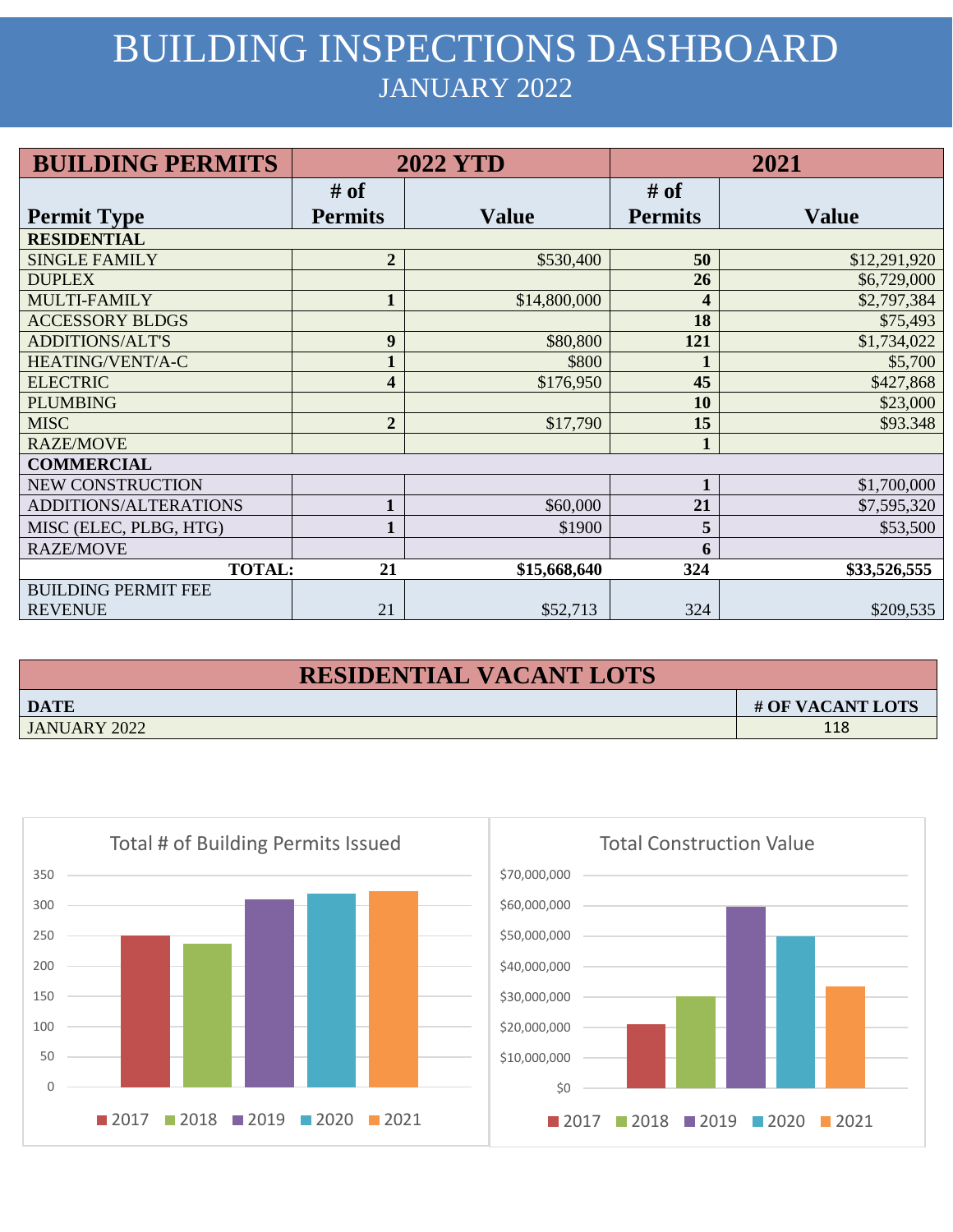## BUILDING INSPECTIONS DASHBOARD RESIDENTIAL 5 YEAR HISTORY